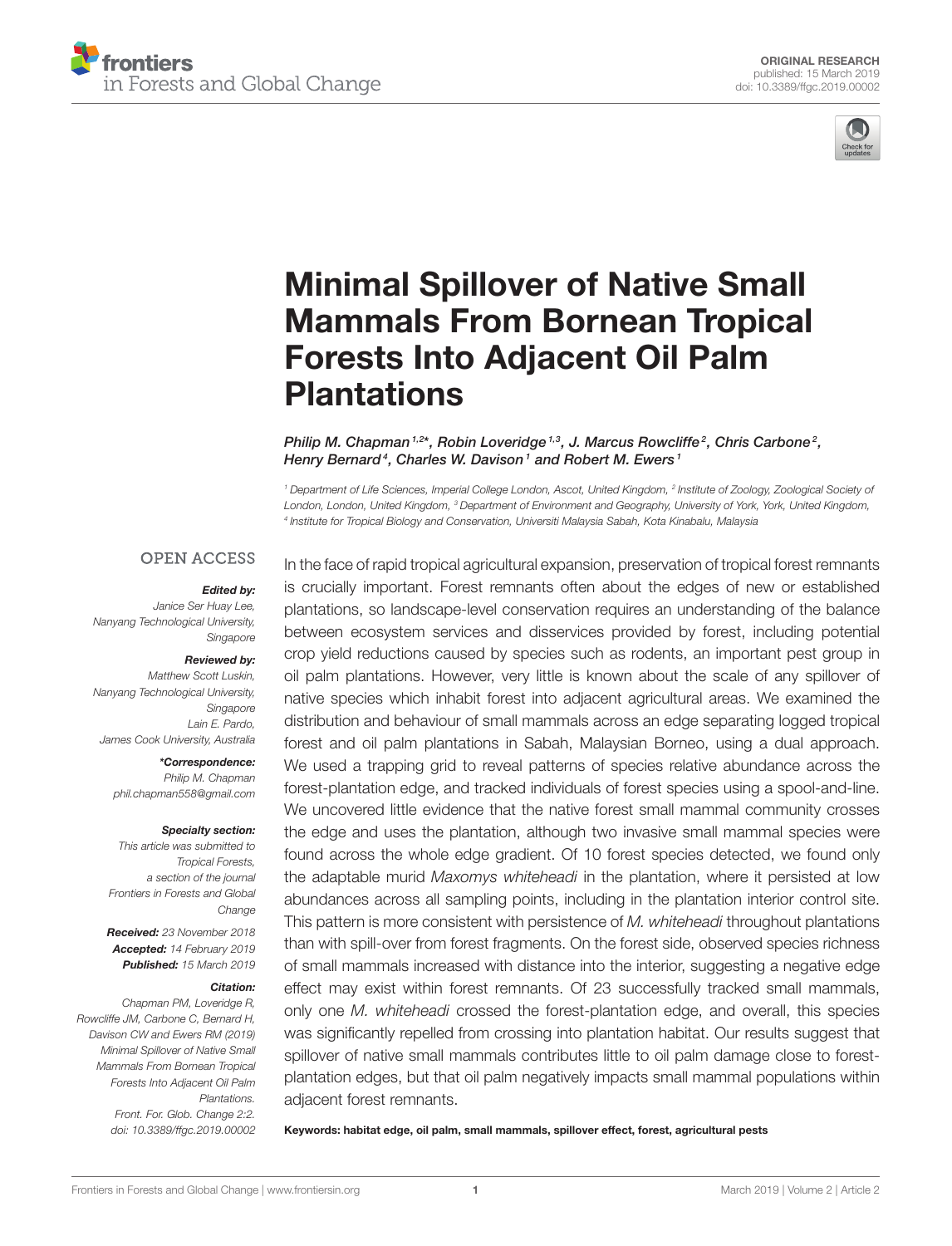# INTRODUCTION

Maximising the remaining area of tropical forest amid agricultural expansion is a priority for conservation (Gibson et al., [2011;](#page-10-0) [Wilcove et al., 2013\)](#page-11-0), especially in Southeast Asia where the expansion of oil palm (Elaeis guineensis) continues to threaten one of the world's great biodiversity hotspots [\(Fitzherbert et al., 2008;](#page-10-1) [Wilcove et al., 2013;](#page-11-0) [Yue et al.,](#page-11-1) [2015;](#page-11-1) [Vijay et al., 2016\)](#page-11-2). Most of Southeast Asia's remaining primary forest is already protected, but this is considered insufficient for the long-term persistence of many species and their movements. Future conservation efforts are increasingly focused on previously logged forests within timber concessions, and fragmented forests in agricultural landscapes—areas with limited residual economic value and poor legal protection [\(Reynolds et al., 2011\)](#page-11-3). A key challenge in creating and maintaining protected areas adjacent to plantation agriculture is understanding and managing spillover of plants and animals between the two habitat types. Spillover may involve transient dispersal and foraging movements in either direction across the habitat boundary, and may involve species providing ecosystem services such as pest control [\(Koh, 2008;](#page-10-2) Lucey et al., [2014;](#page-10-3) [Nurdiansyah et al., 2016\)](#page-10-4); or ecosystem disservices such as crop damage, which harms yields and therefore profits [\(Zhang et al., 2007\)](#page-11-4). Depending on the organisms involved, there may exist a range of ecological effects from net benefit to net cost on either habitat close to the boundary [\(Rand et al.,](#page-11-5) [2006;](#page-11-5) [Blitzer et al., 2012;](#page-10-5) [Edwards et al., 2014\)](#page-10-6). The way that plantation workers, landowners and policymakers perceive this service-disservice balance is important, as ecosystem services provided may be subtle and complex. Even if there is a net positive effect of retaining forest remnants in plantations, if stakeholders regard them as pest reservoirs they are likely to resist efforts to conserve those remnants, contributing to local and global losses of biodiversity from tropical deforestation [\(Bradshaw et al., 2009;](#page-10-7) [Wilcove et al., 2013\)](#page-11-0).

Forest remnants may act as a source of pests in two different ways. First, the remnants may harbour increased abundance of generalist, sometimes invasive pests (e.g., [Luskin et al., 2014,](#page-10-8) [2017\)](#page-10-9). Such species are often already prevalent in the wider landscape and remnants may provide them with undisturbed breeding space and favourable microhabitats that shield them from pesticide control [\(White et al., 1997;](#page-11-6) [Tweheyo et al., 2005;](#page-11-7) [Valantin-Morison et al., 2007;](#page-11-8) [Amici et al., 2012\)](#page-10-10). Second, forestdependent species might cross the forest-plantation edge and forage in plantations, thus adding novel pest species to the plantation community [\(Hill, 1997,](#page-10-11) [2000;](#page-10-12) [Naughton-Treves, 1998;](#page-10-13) [Saj et al., 2001;](#page-11-9) [Strum, 2010\)](#page-11-10). This spillover of forest species may be particularly pronounced in years of extreme resource limitation in forests, such as famines between mast-fruiting events. For those species highly dependent on such inter-annually variable food resources, the net benefits of spilling over the edge may be much increased at these times [\(Luskin et al., 2017\)](#page-10-9). Where forest species do cross into plantations and are susceptible to pre-existing intensive pest control measures, their populations may be reduced near the edge and thus the plantation can act as a sink habitat and an "ecological trap" [\(Forbes and Theberge,](#page-10-14)

[1996;](#page-10-14) [Woodroffe and Ginsberg, 1998;](#page-11-11) [Lamb et al., 2017\)](#page-10-15). In a landscape where most forest remnants are small and isolated, this could contribute to extirpation of vulnerable species at a landscape scale. Conversely, species with low vulnerability to pest control can increase dramatically in abundance, causing cascading negative effects on forest remnants and disrupting food webs [\(Luskin et al., 2017\)](#page-10-9). The identity of communities spilling over at the forest-plantation edge is therefore important from both a conservation and an economic standpoint. Despite this, evidence for the contribution of tropical forest species to agricultural ecosystem disservices remains lacking.

Murid rodents are among the most economically significant pest groups in many temperate and tropical crops, including Southeast Asian oil palm [\(Lee and Kdmarudin, 1990;](#page-10-16) [Wood,](#page-11-12) [1994;](#page-11-12) [Puan et al., 2011\)](#page-11-13). Spillover of murids from adjacent natural ecosystems appears to occur in many other crop systems, with several studies reporting that variation in crop damage near edges is predicted by the extent of surrounding natural variation [\(Wood, 1994\)](#page-11-12). Our own informal conversations with oil palm plantation managerial staff in Sabah, Malaysian Borneo, partly support this view: Most managers we surveyed perceived that crop damage by rodents was greater nearest forest-plantation edges. To our knowledge, spillover effects have rarely been investigated explicitly for small mammals, and not at all in oil palm agriculture. We therefore do not know if managers' perceptions of spillover are supported by evidence.

Most available literature on oil palm pest species focuses on economic impacts and chemical control [\(Wood, 1984;](#page-11-14) Wood and Liau, [1984a,](#page-11-15)[b;](#page-11-16) [Wood and Chung, 1990;](#page-11-17) [Hafidzi and Saayon,](#page-10-17) [2001;](#page-10-17) [Andru et al., 2013\)](#page-10-18) rather than broader aspects of their ecology (but see [Buckle et al., 1997\)](#page-10-19). The literature is also heavily biased towards established pest species, generally a handful of invasive, open-country generalists of the genus Rattus, particularly the Malaysian Field Rat R. tiomanicus [\(Wood, 1984;](#page-11-14) [Wood and Liau, 1984a](#page-11-15)[,b;](#page-11-16) [Buckle et al., 1997;](#page-10-19) [Wood and Fee,](#page-11-18) [2003;](#page-11-18) [Puan et al., 2011;](#page-11-13) [Phua et al., 2017\)](#page-11-19). Conversely, spillover of forest small mammal species into plantations has hardly been investigated. These species, including murids, squirrels, and treeshrews, remain at high abundances within heavily-logged forest adjoining oil palm landscapes [\(Wells et al., 2007;](#page-11-20) Bernard et al., [2009;](#page-10-20) [Wearn et al., 2017;](#page-11-21) [Chapman et al., 2018\)](#page-10-21), and are easily trapped using oil palm fruit as bait (pers. obs.). Therefore, there is potential for the forest community to spill over into adjacent plantations and increase existing levels of fruit predation and yield damage.

We found only three studies that reported spillover of forest small mammal species into oil palm plantations. Combined, these studies recorded the murids Sundamys muelleri (Muller's Rat), Maxomys whiteheadi (Whitehead's Rat), Maxomys surifer (Red Spiny Rat), and Niviventer cremoriventer (Dark-Tailed Tree Rat) [\(Rajaratnam et al., 2007;](#page-11-22) [Bernard et al., 2009;](#page-10-20) Phua et al., [2017\)](#page-11-19). Of these species, only M. whiteheadii was recorded relatively frequently. Across the three studies combined, only seven individuals of the remaining species were recorded in plantations. Neither study explicitly investigated the spatial scale of this spillover of forest-dependent small mammal populations, but individuals were detected up to 200 m away from forest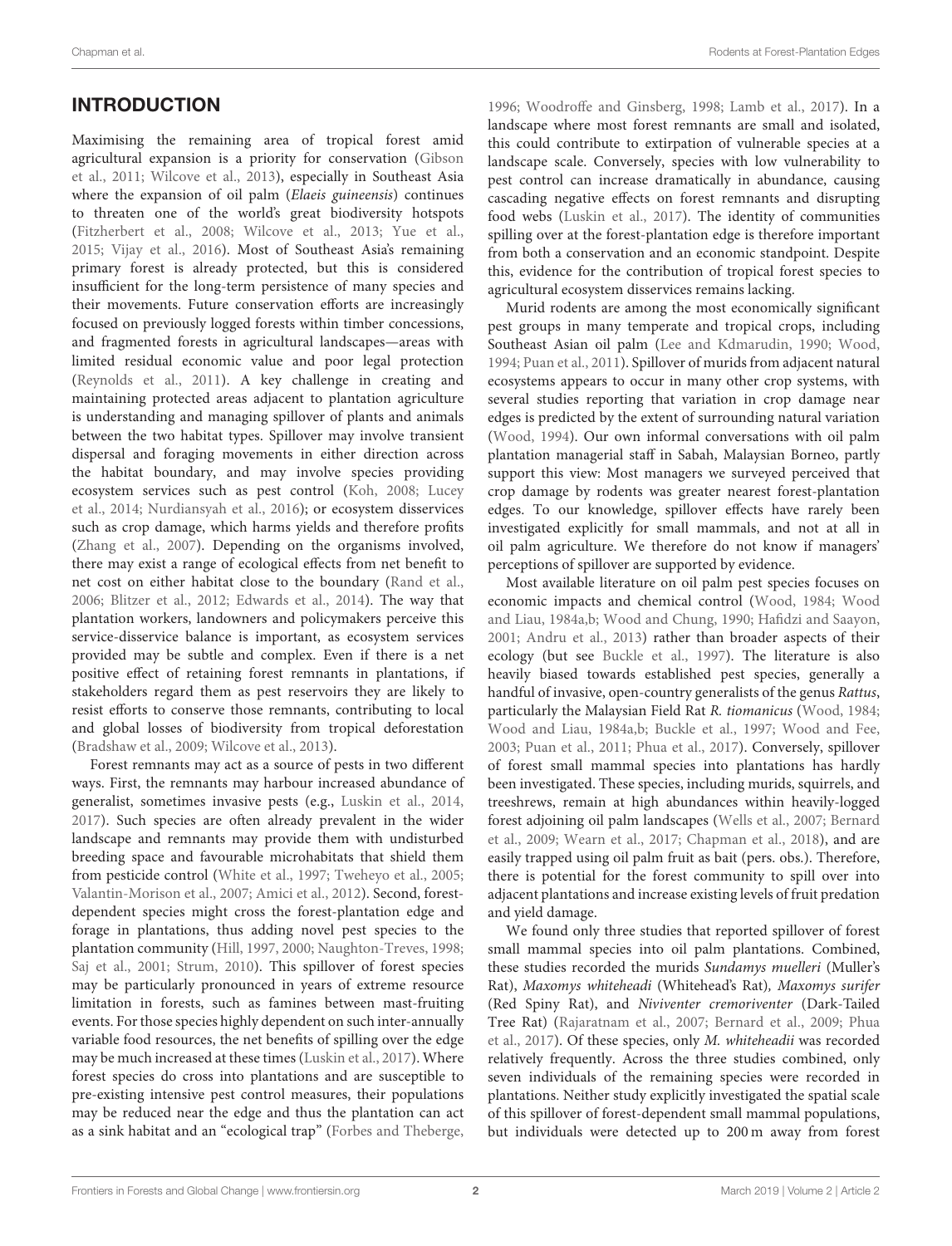edges. Together, these results suggest that individual forest small mammals can and do cross habitat edges into plantations, but that many species might be impeded to some degree from doing so. However, we found no studies of individual movements across these edges, and it is unclear to what extent the forest-plantation edge forms a barrier for small mammals.

The benefits of crossing the edge and foraging within oil palm plantations relative to the costs should depend on the microhabitat preferences of the forest small mammal species concerned, and on the characteristics of the plantation itself. Although Southeast Asian forest small mammals inhabit a variety of foraging niches [\(Wells et al., 2006;](#page-11-23) [Loveridge et al.,](#page-10-22) [2016\)](#page-10-22), most species prefer sheltered environments [\(Bernard,](#page-10-23) [2004\)](#page-10-23). Younger plantations generally exhibit denser herbaceous ground vegetation [\(Luskin and Potts, 2011\)](#page-10-24) and lower, more accessible fruiting crowns [\(Puan et al., 2011\)](#page-11-13), and appear to support higher densities of invasive Rattus spp. accordingly [\(Puan et al., 2011;](#page-11-13) [Phua et al., 2017\)](#page-11-19). However, it is unknown whether these plantation characteristics also predict the spatial extent of native small mammal spillover or relative abundance within plantations.

In this study, we investigated the distribution and movement of forest small mammals at forest-plantation edges in Sabah, Malaysian Borneo, using a dual approach. First, we used a live-trapping grid spanning an edge between forest and oil palm plantation to examine broad patterns of community distribution across the edge. We tested the hypothesis that most or all forest small mammal species will occur in the plantation, but that: 1. Capture rates of all species will decline with increasing distance into the plantation; 2. The distance at which capture rates decline to zero will vary between species; and 3. Abundance of species in plantations will be predicted by plantation structure and management. Second, we used spooland-line tracking of individual forest small mammals captured at the edge, or just inside the forest, to examine edge crossing behaviour and movement patterns within plantations. We used null modelling to test whether individuals cross the edge more or less than expected by chance. Filling these knowledge gaps will help to quantify the distribution and potential economic effects of forest small mammals at the edges of plantations, and the ecological effects of oil palm edges on neighbouring forest small mammal communities. Therefore, these findings will serve to inform both economic and biodiversity arguments as to the costs and benefits of retaining forest remnants in an oil palm landscape.

# METHODS

#### Study Areas

We collected field data within the 1 million hectare Yayasan Sabah Forest Management Area in Sabah, Malaysian Borneo, which comprises a patchwork of protected primary dipterocarp forest, selective logging concessions and oil palm plantations [\(Reynolds et al., 2011\)](#page-11-3). We sampled forest-plantation edges in two locations: the experimental landscape at the Stability of Altered Forest Ecosystems (SAFE) project, a landscape-scale deforestation experiment [\(Ewers et al., 2011;](#page-10-25) N4° 41<sup>'</sup> 58", E117°

37 ′ 40′′), and a second area of forest ∼23 km west-southwest (N4◦ 38 ′ 26′′, E117◦ 26′ 09′′). At both edge locations, the forest comprised >1,000 ha tracts of heavily-logged forest, with continuous forest cover extending for  $\geq$ 1 km behind the edge, and featured a structure typical of logged forest in the region, with few large trees and a dense understorey of vines and herbaceous plants [\(Pfeifer et al., 2016\)](#page-11-24). Our forest study areas directly adjoined oil palm plantations (managed by Benta Wawasan Sdn Bhd), which were planted between 2004 and 2013, and therefore ranged from young but established plantations (c. 4 years old) to mature plantations (c. 13 years old). Oil palm trees were planted at an average density of 120–140 palms.ha-1, and we chose plantations that were managed with moderate intensity, typical of the wider region. This was defined by control of ground flora, epiphyte cover allowed to persist on palm trunks, and unplanted areas such as stream gullies that had been allowed to develop extensive ground cover of kudzu (Pueraria sp., young plantations) or native herbs (older plantations) to limit soil runoff.

#### Sample Sites

We sampled small  $(< 1 \text{ kg})$  mammal communities at nine sites spread between the two edge locations: six at the SAFE project edge, and three at the second edge to the WSW. We also sampled at one plantation-interior control site (at the WSW area), which was >1.5 km from the forest edge at the second location. Within a study area, sites were located along the same forest edge, however we spaced neighbouring sites > 300 m apart (range: 308– 761 m) to minimize interactions between sampled communities and maintain independence between sites. This distance is several times the maximum home range radius of Leopoldamys sabanus, the largest and widest-ranging murid likely to be encountered [\(Wells et al., 2008\)](#page-11-25). We preferentially selected sites with a straight forest edge, as this minimised error in the measurement of distance from the edge to the trapping points inside the forest. We also chose sites with a cleared, herbicide-treated buffer strip separating the herbaceous forest understorey vegetation (or the base of the trees) from the ground flora in the area covered by the plantation. This strip varied from 2 to 5 m wide, and invariably contained a small two-strand electric livestock fence, and minimal or no ground vegetation. We selected this feature because: (1) this management technique was predominant in our study system and the landscape as a whole; (2) the measurement of the position of the forest-plantation edge is relatively discrete and unambiguous, allowing us to precisely locate traps at a defined edge position; and (3) we could control for the presence and density of "bridges" of ground vegetation linking the ground cover of the forest remnant and the oil palm plantation. To further control for the physical structure of the edge, we rejected sites where the strip was >5 m wide, included an active access track, or was significantly eroded into gullies by rainwater runoff, as these features may bias movement of individuals near the edge.

#### **Trapping**

All animal trapping and handling procedures in this study were carried out in accordance with the guidelines published by the American Society of Mammalogists [\(Sikes et al., 2011\)](#page-11-26), and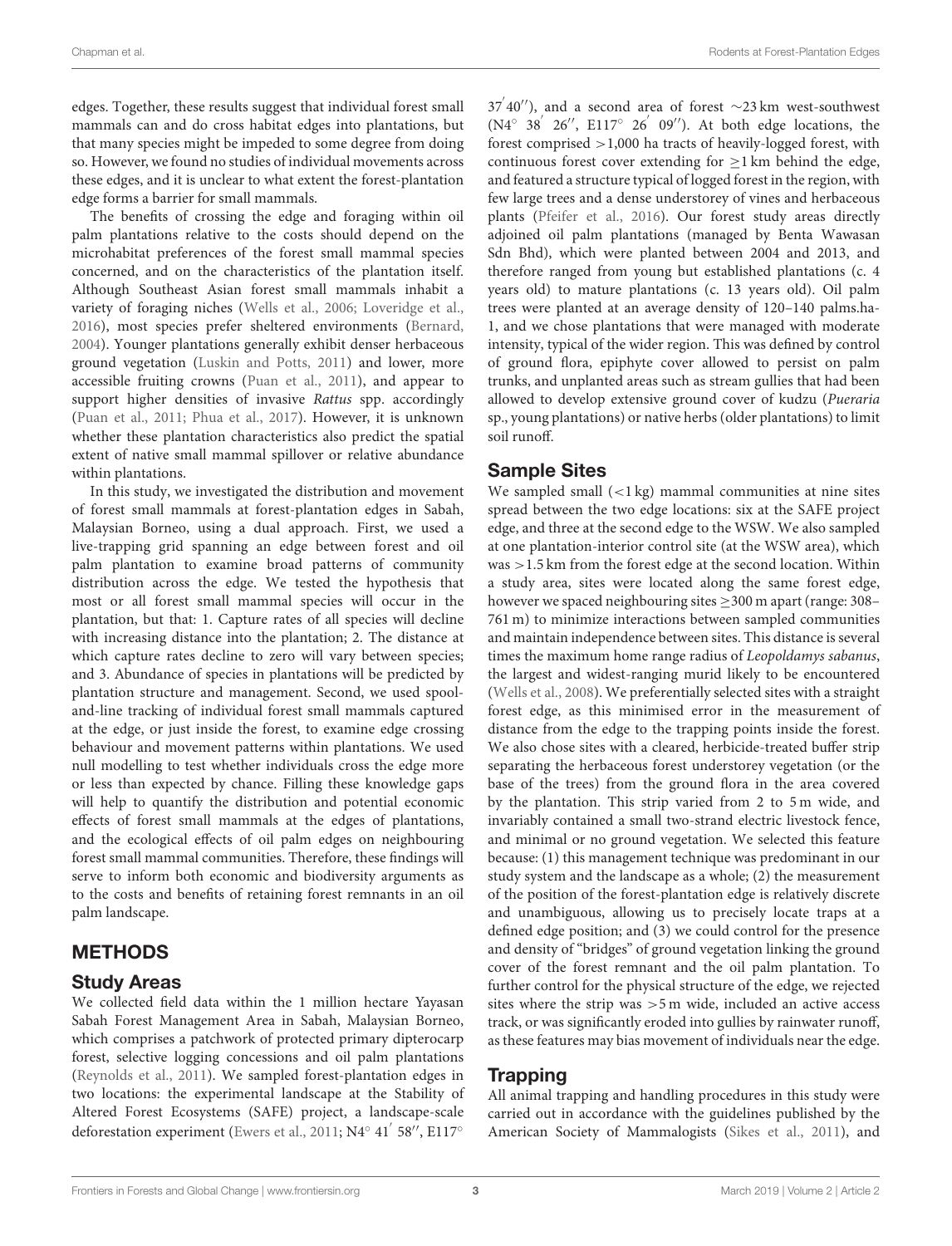Chapman et al. Rodents at Forest-Plantation Edges

before starting fieldwork, all trapping and handling procedures were reviewed and approved by two ethics committees (Imperial College London's Animal Welfare and Ethical Review Body, and the Zoological Society of London's Ethics Committee). At each edge site, we set up a live-trapping grid comprising 36 trap points in nine lines of four with 23 m spacing between lines, spanning the edge from 46 m inside the forest to 138 m inside the plantation, with one trap line at 0 m, i.e., directly on the forest-plantation edge (total area covered  $= 8,280 \text{ m}^2$ , see **[Figure 1](#page-4-0)**). We designed the grid carefully to avoid biasing animal movement towards the edge, and particularly avoided cutting access trails perpendicularly into the forest toward each trap, as this potentially provides an easy route from interior to edge. Instead, we made a single perpendicular access trail to one side of the grid, and accessed traps via side trails parallel to the edge, with the first trap appearing >5 m from the perpendicular access trail (**[Figure 1](#page-4-0)**). We took care to cut the minimum vegetation required to access traps. At each trapping point we placed one locally made "Tomahawk" style wire mesh cage trap (28  $\times$  18 × 12 cm), placing traps preferentially in dense ground cover or undergrowth, and baiting with a ripe oil palm fruit. Although this bait is clearly abundant in the environment, previous experience in this study system has shown that palm fruit is still effective at capturing small mammals in oil palm plantations as well as forest (e.g., [Wearn et al., 2017\)](#page-11-21). This is possibly due to the preference of small mammals to feed in sheltered spaces, meaning that bait inside an enclosed trap remains more attractive than bait in the wider environment. We therefore covered traps with a black plastic wrapping, which also sheltered captured animals from rain and excess heat. The control site did not straddle an edge, but we designed it to retain the same area covered and trap density (one trap per  $3.78 \text{ m}^2$ ).

We trapped at each grid for 3 days and nights, with checking carried out daily in the early morning to avoid exposing animals to excess heat, and traps set again in mid-afternoon. Sick or injured animals were released without processing, however we anaesthetised all other newly captured animals using diethyl ether, identified to species, aged, and sexed where possible, and uniquely marked them with a Passive Integrated Transponder (PIT) tag (Francis Scientific Instruments, Cambridge, UK) to enable individual ID of recaptures. To support uncertain ID, aging and sexing, we also took biometrics (hind foot and ear length, ano-genital distance, and weight). We recorded the ID and location of all recaptures, then released all animals at their capture location.

### Spool-and-Line Tracking

To examine patterns of individual movement at edges, we trapped on the three trap lines of each grid covering the forest and edge (i.e., the lines at 0, 23, and 46 m, see **[Figure 1](#page-4-0)**) for an additional three nights. To maximize capture rates, we added two extra trapping lines interspersed between the existing lines (at 11.5 and 34.5 m into the forest, **[Figure 1](#page-4-0)**). Since most Bornean small mammals are nocturnal, we processed captures and released them for tracking with several hours of night remaining, in order to capture representative space use behaviour. We set traps at dusk, and processed captures between 21:00 and 22:00, remaining >50 m away from the grid during the intervening period to minimise disturbance. To track released small mammals, we used a spool-and-line device following [Loveridge et al. \(2016\)](#page-10-22). We covered an industrial nylon cocoon bobbin (Danfield Ltd, Lancashire, UK) with a cling film wrapping to ensure that it unravels and detaches cleanly, and then wrapped it with cloth tape and attached it to the back of the small mammal using cyanoacrylate glue. Following established procedures for radio tracking (e.g., [Kenwood, 2000\)](#page-10-26) we unwound each spool so that the total mass including wrapping did not exceed 5% of the animal's body weight. Once each animal had fully recovered from anaesthesia, we released it, having first tied the loose bobbin end to the trap or adjacent vegetation at the trapping site. The bobbin is coreless and unravels freely from the inside outward, so the animal moves with minimal resistance and the outside end detaches easily once the animal has moved the entire length of the thread [\(Miles et al., 1981\)](#page-10-27). We took considerable care to release animals as simultaneously as possible on the grid and exit the area quietly and rapidly in order to avoid disturbing previously-released individuals, and we did not spool more than three animals per night. The following morning we followed and collected the spool threads, measuring the total tracked distance, and recording whether animals crossed the edge. For animals which did not cross, we recorded whether they approached within 5 m of the edge (defined as moving towards the edge from within the forest and remaining <5 m from the edge for at least 5 m travelled distance). Since animals can only cross the edge if they move further than the distance from their release point to the edge, and because small animal movements are seldom linear, we only retained for analysis those paths where the animal had travelled at least the distance from its release point to the edge, plus 20% extra. In the case of animals released at 0 m, we discarded paths where the animal travelled <20 m overall.

### Vegetation Covariates

To investigate whether plantation characteristics affect the spillover of forest-dependent small mammals, we measured habitat variables at each of the 24 trap points of the grid covering the plantation side of the edge (**[Figure 1](#page-4-0)**), ensuring that this coincided with trapping. First, for all trap locations we recorded a categorical trap location variable, describing whether the location was in a stand of oil palm trees (at least one trunk within 5 m), open bare ground, or open ground with ground covering vegetation. For the subset of locations on each grid (mean =  $20.9 \pm 0.81$ ) which fell within a stand of palms, we measured four characteristics of the closest palm to the trap: 1. Trunk height (to the underside of the branches level with the crown), using a laser rangefinder (Bosch GmbH, Stuttgart, Germany); 2. Ground vegetation cover within a 5 m radius of the trunk base, using a four-level categorical index, corresponding to 25% increments  $(1 = 0-25\%$  cover,  $2 = 25-$ 50% cover,  $3 = 50-75$ % cover, and  $4 = 75-100$ % cover); 3. The number of visible infructescences; and 4. Presence/absence of ripe fruit at ground level. Frequently, harvesting was occurring in our study sites during trapping. Harvested fruit will have been previously available to small mammals, therefore our count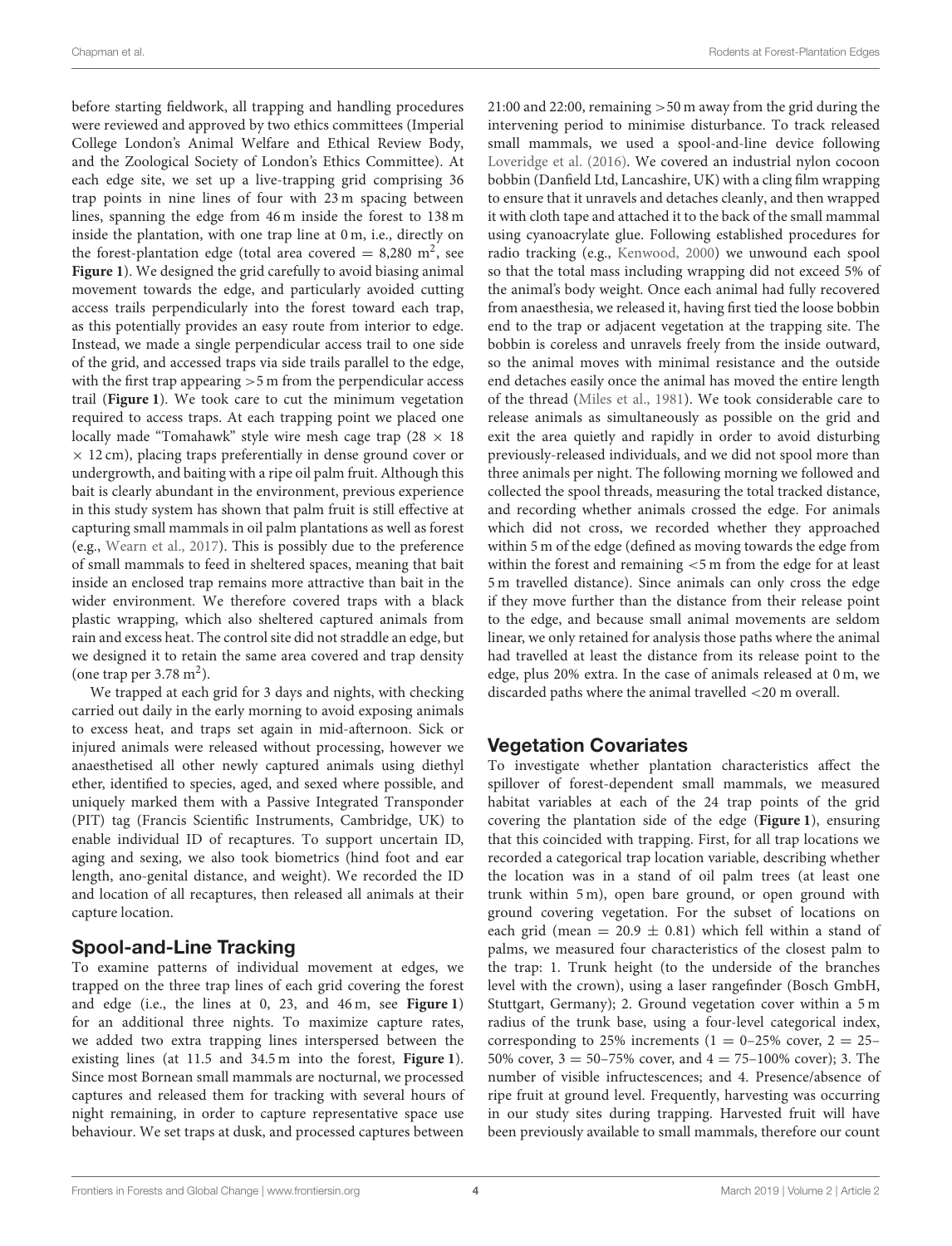

<span id="page-4-0"></span>

of infructescences included obviously fresh cut scars, where infructescences had been removed within the preceding 24 hours.

#### Analyses

We carried out all analyses using R v.3.5.0 [\(R Core Team, 2018\)](#page-11-27). To investigate the extent of the spillover effect, we first identified which species that were trapped in forest were also trapped in oil palm. We defined the spillover extent of each species as the distance from the edge over which abundance is elevated above that species' background abundance in the oil palm plantation [following conceptually similar approaches in e.g., [\(Chen et al.,](#page-10-28) [1992;](#page-10-28) [Brand and George, 2001;](#page-10-29) [Hylander, 2005\)](#page-10-30)]. We used capture rate of each species as a proxy for abundance, pooling captures of individuals (i.e., discarding subsequent recaptures) over the three trapping nights at each trap point. To statistically test spillover extent of each species, we tested for the difference between mean capture rate at each trap line and capture rate in the interior oil palm control plot, using a generalised linear mixed model (Poisson error, log link) fitted in package lme4 [\(Bates et al.,](#page-10-31) [2015\)](#page-10-31). Where capture rates ceased to differ from that within the control plot, we took this distance to represent the limit of the species spillover into the plantation. Where a species was trapped within the plantation at the edge sites but not at the control site, we took the species spillover limit to be the distance at which capture rates ceased to differ from zero.

To test whether the characteristics of oil palm plantations predicted capture rates of each species within the plantation, we subsetted the trapping data to only include captures from the 24 traps in each grid on the plantation side of the edge (see **[Figure 1](#page-4-0)**). We then modelled pooled capture rates of each species against our plantation structure variables, using generalised linear models (Poisson error, log link) in two stages. First, we modelled capture rates across all plantation traps against the categorical trap location variable (oil palm stand/open bare ground/ground cover vegetation) to test whether this basic plantation characteristic predicted capture rates. Then, we subsetted further, to only include trap points within a stand of oil palm trees (mean  $= 20.9 \pm 0.81$  locations per grid). We modelled pooled capture rates against the detailed habitat quality variables (oil palm tree height, ground cover, fruit bunch count, and presence/absence of ripe or fallen fruit). We took a model selection approach, fitting models of increasing complexity. First, we fitted each variable separately, then models with the terms added sequentially, then models with all combinations of twoway interactions. We selected the best-fitting model for each species based on Aikake's Information Criterion (AIC), selecting the model with lowest AIC in each case.

To investigate whether edges impede individual small mammal movement, we used a null modelling approach to compare the observed proportion of individuals crossing edges with null proportions derived from simulated random small mammal paths. First, we grouped our observed small mammal paths by species and distance released from the edge. For each species, at each release distance, we recorded the observed proportions of individuals which crossed the edge. We assumed that small mammal movement trajectories can be simplified to a series of step lengths in centimetres, connected by relative turning angles in degrees (following e.g., [Almeida et al., 2015;](#page-10-32) Loveridge et al., [2016\)](#page-10-22). To simulate random paths and generate null crossing proportions, we extracted species-specific distributions of these step lengths and turning angles from [Loveridge et al.](#page-10-22) [\(2016\)](#page-10-22). These authors made detailed measurements of small mammal paths in continuous selectively logged forest within our study landscape. This forest was >1 km away from the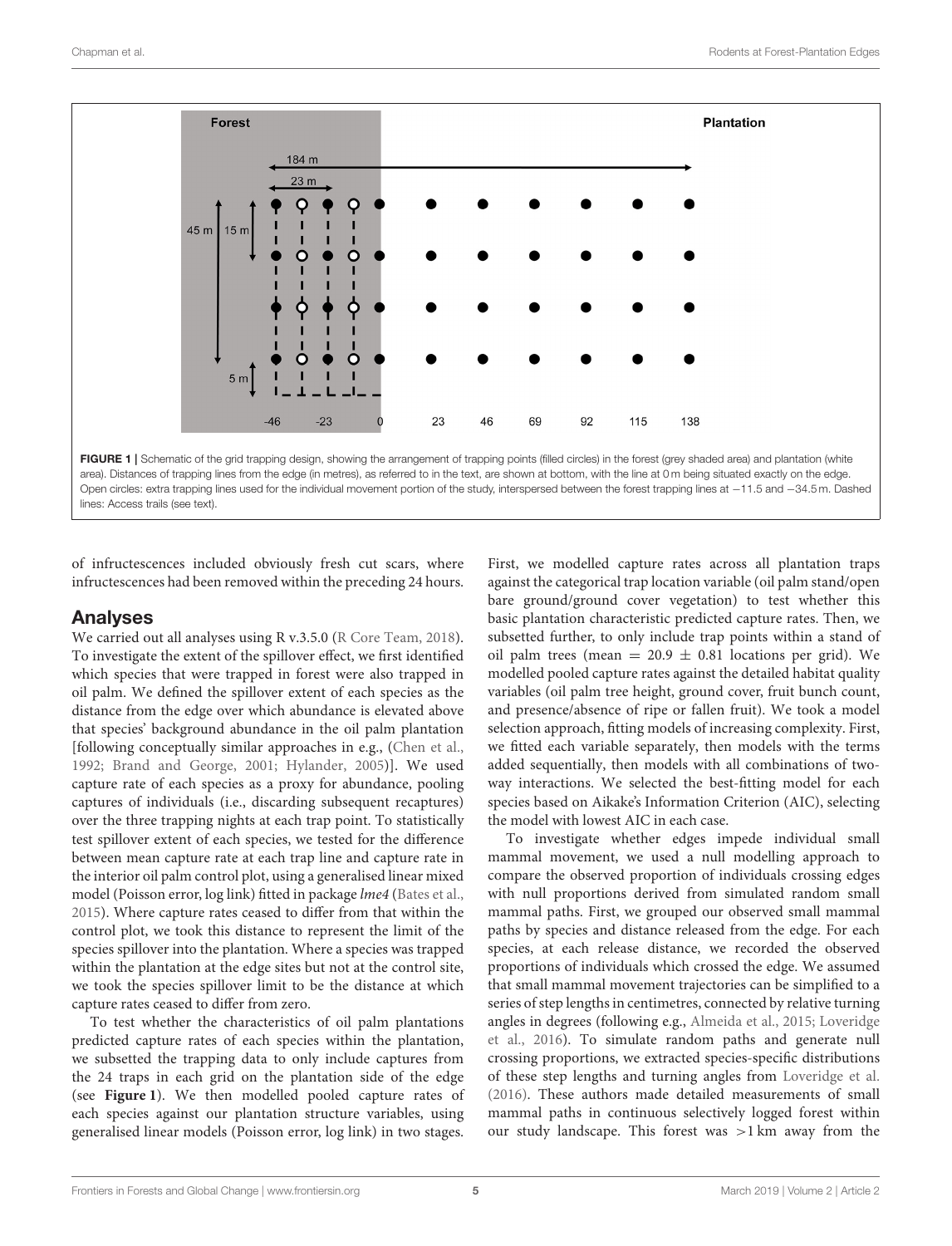nearest forest-plantation edge, but was analogous in logging intensity and vegetation structure to the forest at our study edges [\(Loveridge et al., 2016\)](#page-10-22). We then iteratively constructed null paths by sampling randomly from these distributions of step lengths and turning angles.

For each of the observed species  $\times$  distance groups, we constructed 1,000 null groups, each composed of null paths exactly corresponding in number and total travelled distance to the individuals in the observed group. We then plotted these null paths in Cartesian x-y space, and calculated the proportion of the paths which crossed the edge at the relevant distance from the release point. For example, given an observed group of five individuals released 23 m from the edge, we constructed a group of five null paths exactly matching the observed paths in travelled distances, then iterated this 1,000 times, recording for each group of five null paths the proportion which moved  $\geq$ 23 m along one axis from the release point. To eliminate any directional bias in the starting heading of the null paths, we randomly varied the orientation of the axis along which the path should exceed the critical distance, switching between x,  $y$ ,  $-x$ , and  $-y$ . This process produced a distribution of null crossing proportions for each species  $\times$  distance group: we then calculated significance by comparing the observed proportion of edge crossers with the 0.025 and 97.5% quantiles of this null distribution, to determine whether there was less than a 5% chance that the observed proportion of crossers was drawn from the expected distribution.

### RESULTS

#### Small Mammal Species Distribution Across the Forest-Plantation Edge

Across our 10 trapping grids, we ran 36 traps per grid for 3 days each, giving a total trapping effort of 1,080 trap-nights. In 230 capture events, we captured 215 individual small mammals comprising 12 species (21% trap success rate, see **[Table 1](#page-6-0)**). Capture rates of both species and individuals increased through time more quickly in the forest trap lines than in the oil palm plantation trap lines (**[Figure S1](#page-9-0)**). All 12 species occurred inside the forest, and comprised 10 native murids, squirrels and treeshrews, plus two invasive murids (Black Rat, Rattus rattus and Polynesian Rat R. exulans, see **[Table 1](#page-6-0)**). In the plantation, we only caught these two invasive species, plus the native murid Whitehead's Rat (M. whiteheadi). We therefore caught no species which were confined to the plantation, but nine that were confined to the forest. With the exception of M. whiteheadi, no native forest-dependent small mammal species were trapped at any distance into the plantation. Of the remaining nine native species captured in forest, four were captured immediately at the forest-plantation edge (0 m), a further three were only captured 23 m into the forest and two species were only captured at 46 m into the forest (**[Table 1](#page-6-0)**).

### Capture Rates of Murids Across the Forest-Plantation Edge

The three murid species which were present in plantation showed different patterns of abundance across the forest-plantation edge



<span id="page-5-0"></span>(**[Figure 2](#page-5-0)**). Compared to the oil palm control site, M. whiteheadi was more abundant (higher capture rate) in the forest trap lines, i.e., at  $-46$  m (2.00, Z = 1.994, P = 0.04), at  $-23$  m (2.32,  $Z = 2.33, P = 0.02$ , and at 0 m (2.12,  $Z = 2.12, P = 0.03$ ) (generalised linear mixed models with Poisson error and log link). However, capture rates of M. whiteheadi did not differ from the control value at any distance into the plantation (**[Figure 2A](#page-5-0)**). By contrast, Rattus exulans had similar capture rates in forest and oil palm, and did not differ from the control value throughout the edge transect (**[Figure 2B](#page-5-0)**). R. rattus was scarce and unevenly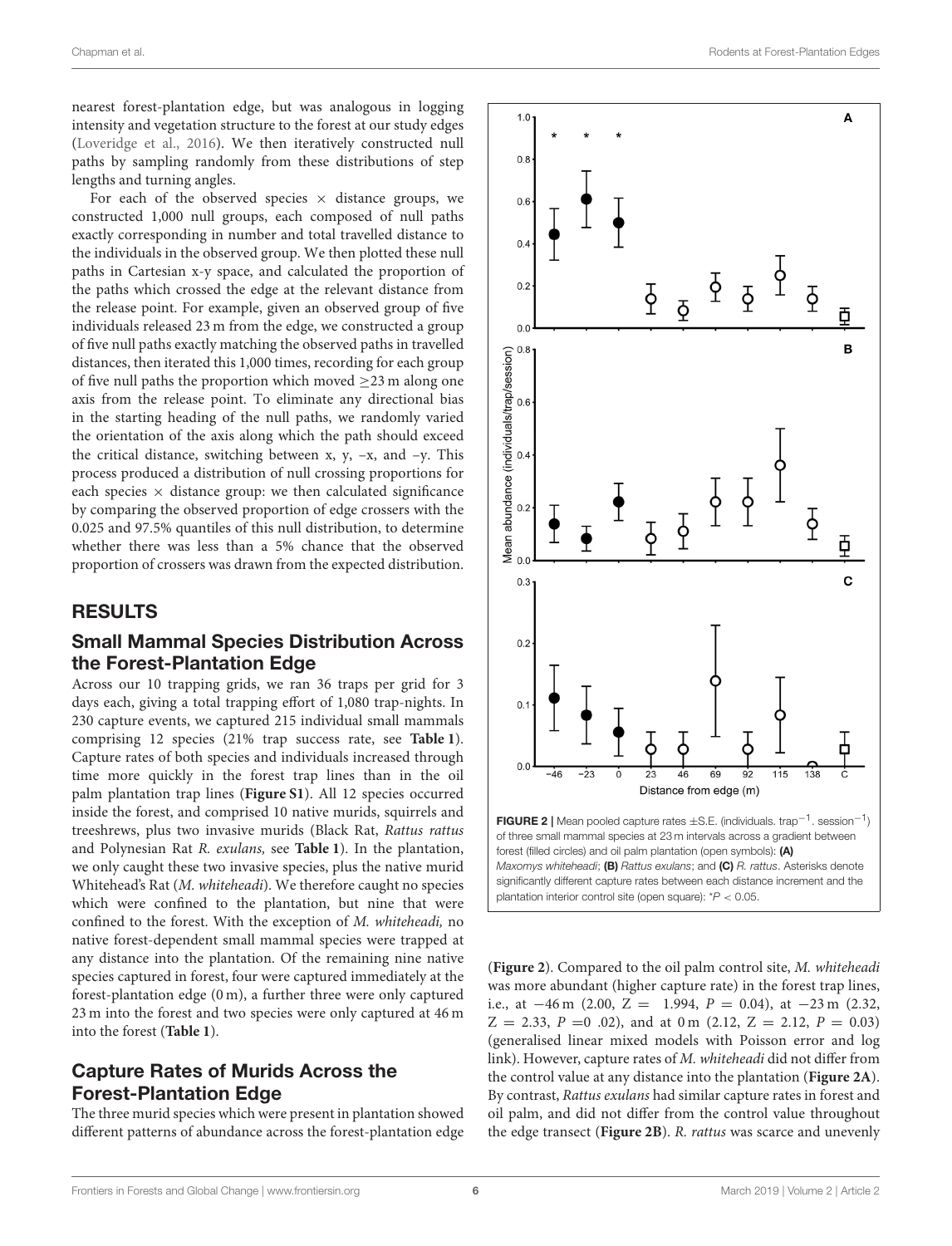<span id="page-6-0"></span>TABLE 1 | Total unique small mammal captures across our edge gradient by species and distance from the edge.

| <b>Species</b>                                        | Forest         |                |                | <b>Plantation</b> |                |                |      |                        |       |              | <b>Subtotals</b> |            | <b>Total</b>   |
|-------------------------------------------------------|----------------|----------------|----------------|-------------------|----------------|----------------|------|------------------------|-------|--------------|------------------|------------|----------------|
|                                                       | $-46m$         | $-23m$         | 0 <sub>m</sub> | 23 m              | 46 m           | 69 m           | 92 m | 115 m                  | 138 m | Control      | Forest           | Plantation |                |
| Four-striped ground<br>squirrel<br>Lariscus hosei     | 1              |                |                |                   |                |                |      |                        |       |              | 1                | $\circ$    | 1.             |
| Long-tailed giant rat<br>Leopoldamys sabanus          | 1              |                |                |                   |                |                |      |                        |       |              | 1                | $\circ$    | 1              |
| Red spiny rat<br>Maxomys surifer                      | 3              | $\overline{2}$ |                |                   |                |                |      |                        |       |              | 5                | 0          | 5              |
| Whitehead's rat<br>Maxomys whiteheadi                 | 16             | 23             | 18             | 5                 | 3              | $\overline{7}$ | 5    | $\mathrel{\mathsf{g}}$ | 5     | $\mathbf{2}$ | 57               | 36         | 93             |
| Dark-tailed tree rat<br>Niviventer cremoriventer      | 1              | 1              | 3              |                   |                |                |      |                        |       |              | 5                | 0          | 5              |
| <sup>†</sup> Polynesian rat<br>Rattus exulans         | 5              | $\overline{4}$ | 8              | 3                 | $\overline{4}$ | 8              | 8    | 13                     | 5     | $\mathbf{2}$ | 17               | 43         | 60             |
| $t$ Black rat<br>Rattus rattus diardii                | $\overline{4}$ | 3              | $\overline{c}$ | $\mathbf{1}$      | $\mathbf{1}$   | 5              | 1    | 3                      |       | 1            | 9                | 12         | 21             |
| <b>Horse-tailed squirrel</b><br>Sundasciurus hippurus | ۰              | $\overline{2}$ |                |                   |                |                |      |                        |       |              | $\overline{2}$   | $\circ$    | $\overline{2}$ |
| Low's squirrel<br>Sundasciurus Iowii                  | 3              | $\overline{2}$ |                |                   |                |                |      |                        |       |              | 6                | $\circ$    | 6              |
| <b>Slender treeshrew</b><br>Tupaia gracilis           |                |                |                |                   |                |                |      |                        |       |              | 1                | $\circ$    | 1              |
| <b>Common treeshrew</b><br>Tupaia longipes            | 8              | 4              | 3              |                   |                |                |      |                        |       |              | 15               | 0          | 15             |
| Large treeshrew<br>Tupaia tana                        | $\overline{2}$ | 3              |                |                   |                |                |      |                        |       |              | 5                | $\circ$    | 5              |
| Total                                                 | 44             | 44             | 36             | 9                 | 8              | 20             | 14   | 25                     | 10    | 5            | 124              | 91         | 215            |

*The edge is at 0 m, while negative distances denote forest trap lines and positive distances denote plantation trap lines. Crosses† denote invasive plantation generalist species. Common names follow [Payne and Francis \(1985\)](#page-11-28).*

distributed across the edge transects (e.g., this species was not caught at 138 m), and its capture rates also did not differ from the control value throughout the edge transect (**[Figure 2C](#page-5-0)**).

### Influence of Plantation Habitat on Murid Capture Rates

Within the plantation, capture rates of both M. whiteheadi and R. exulans were better predicted by characteristics of the plantation habitat than by the distance from the edge. In both cases, the best-performing model was a simple model with only oil palm tree height included, which negatively predicted capture rates of both M. whiteheadi (generalised linear model with Poisson error and log link;  $t = -3.25$ ,  $p = 0.001$ ) and R. exulans (generalised linear model with quasipoisson error and log link,  $t = -2.06$ ,  $p = 0.009$ ). The capture rates of R. *rattus* were not significantly predicted by any habitat variables or distance from the edge (i.e., its capture rates were best predicted by a null model).

#### Individual Edge Crossing and Movement

We attached spools to 39 individual small mammals (of which 14 had previously been captured and PIT-tagged in the community distribution section of the study). Of these, 23 individuals were tracked for a distance at least 120% of the distance to the edge, including 18 M. whiteheadi, three R. rattus, one N.

cremoriventer, and one M. surifer. Ten of the 23 individuals approached within 5 m of the edge (from within the forest). Six M. whiteheadi and one N. cremoriventer made apparent foraging or ranging movements to the extreme edge of the forest vegetation (i.e., to 0 m) for an apparently prolonged period (>10 m travelled). Only one M. whiteheadi crossed the edge, an adult female, which was released at 11.5 m into the forest. This animal made c. 40 m of apparent foraging movements within the forest, before penetrating the plantation to a total straight-line distance of  $11.5 \text{ m}$  (covered distance =  $27.85 \text{ m}$ ) before shedding the spool. Due to the low sample sizes of most tracked species, we could only apply null modelling to M. whiteheadi ( $n = 18$  individuals). Sample sizes were also too low at most distances from the edge to separately construct quantiles and estimate significance for the difference between the observed and expected proportions of edge crossers. Therefore, after simulating the random path groups at each distance from the edge, we pooled these into an "interior" group of 10 simulated individuals (released  $\geq$ 23 m from the edge) and a "near-edge" group of eight individuals (released at ≤11.5 m from the edge). Small mammals in the "interior" group were no more or less likely than random expectation to cross the edge (Observed proportion  $= 0$ ; 2.5 and 97.5% quantiles of simulated distribution  $= 0$ , 0.0833). However, small mammals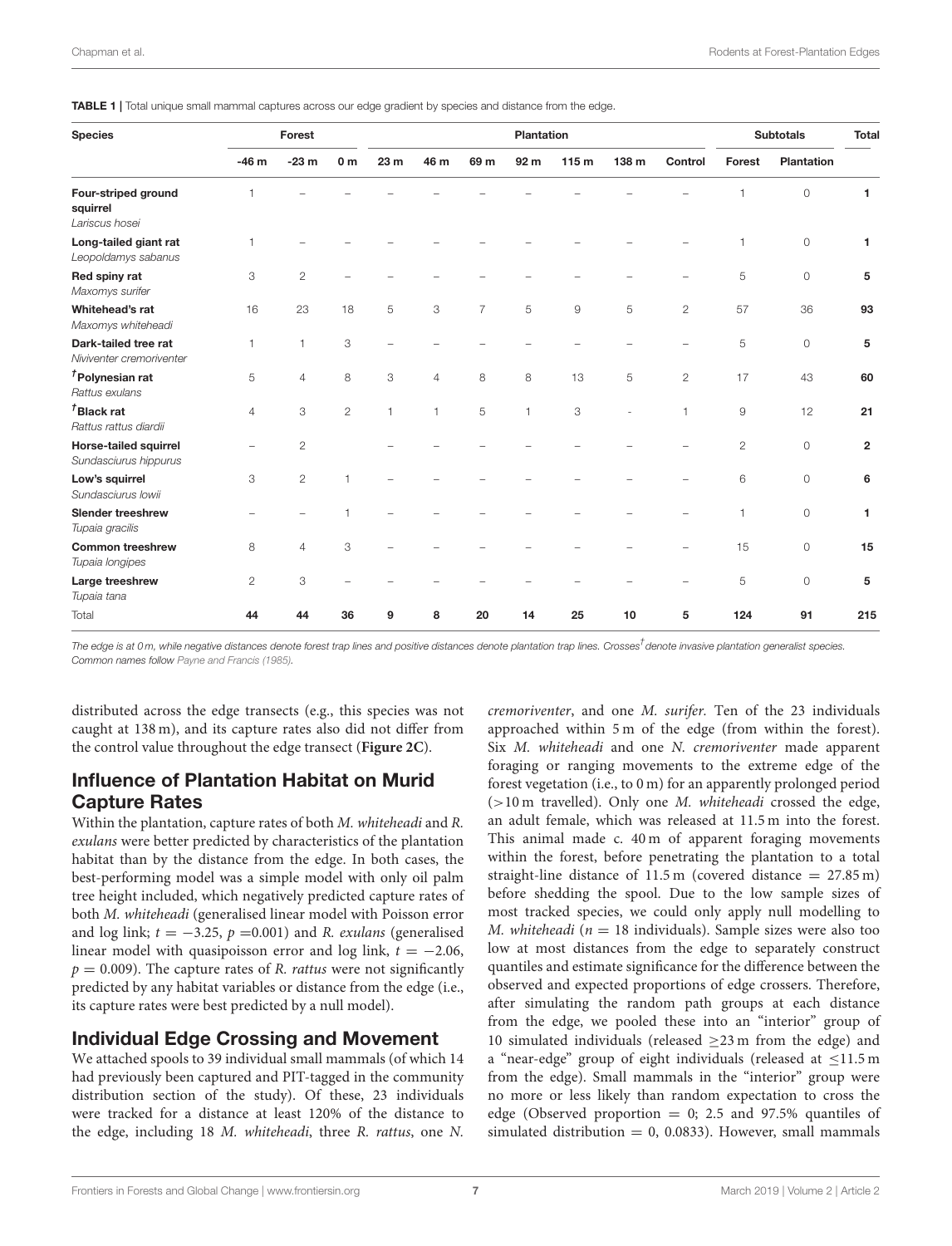from the "near-edge" group were significantly less likely to cross than random expectation (Observed proportion  $= 0.125; 2.5$  and 97.5% quantiles =  $0.25$ ,  $0.75$ ).

### **DISCUSSION**

# Minimal Spillover Across Forest-Plantation Edges

Our results reveal little evidence that native small mammal communities spill over from forest into adjacent oil palm plantations, and we reject our hypotheses that the majority of native small mammals use the plantation with elevated abundance near the edge, but declining abundance with increasing distance into the plantation. In our oil palm traps we did not capture the three native species (M. surifer, S. muelleri, and N. cremoriventer) observed at trace abundances in Sabah oil palm plantations by previous studies (Rajaratnam et al., [2007;](#page-11-22) [Bernard et al., 2009\)](#page-10-20), despite a higher number of individuals caught in plantation  $(n = 91,$  **[Table 1](#page-6-0)**) than these two studies, suggesting that if spillover was occurring, we would probably have detected it. Of the 10 native species trapped in our forest plots, only the small terrestrial murid M. whiteheadi (Whitehead's Rat) occurred in the plantation, being present throughout our distance gradient and plantationinterior control site. This supports previous observations which demonstrate that M. whiteheadi appears to be a successful and resilient native competitor to the invasive R. exulans and R. rattus, with populations persisting over long timescales in both heavilylogged forest and plantations [\(Cusack et al., 2015;](#page-10-33) [Wearn et al.,](#page-11-29) [2016,](#page-11-29) [2017;](#page-11-21) [Phua et al., 2017;](#page-11-19) [Chapman et al., 2018\)](#page-10-21). Of the native small mammal species that we studied, M. whiteheadi therefore appears to be the potential oil palm plantation pest. However, we note that we carried out this study during only one trapping year: small mammal population densities in logged forests tend to be extremely variable, possibly due to underlying resource availability dynamics [\(Chapman et al., 2018\)](#page-10-21). Since resource scarcity should alter the cost-benefit balance of spilling over into plantations [\(Luskin et al., 2017\)](#page-10-9), it is possible that repeating our study in multiple years could produce different results.

No studies report M. whiteheadi in oil palm plantations outside Sabah, which we suggest may reflect the predominance of pest-control and agricultural literature, and the scarcity of small mammal community studies in Southeast Asian plantations. Plantation murids have been shown to exhibit high temporal turnover and rapid shifts in community composition, for example the dramatic declines of Rattus tiomanicus in peninsular Malaysian plantations during the 1980s, with this species being largely replaced by R. rattus [\(Wood and Fee, 2003\)](#page-11-18). This change was probably mediated by evolution of resistance to chemical rodenticides [\(Wood and Fee, 2003\)](#page-11-18), so the emergence of M. whiteheadi as one of the dominant small mammal species in our studied plantations is potentially both recent and temporary. M. whiteheadi populations may also be relatively transient within individual plantations: We found that oil palm tree height (a proxy for plantation age) negatively predicted capture rates for this species and for R. exulans. Whether this is due to lower accessibility of oil palm fruit (e.g., [Puan et al., 2011\)](#page-11-13), or increased mortality in older plantations (due to enhanced poisoning or decreased vegetative ground cover) is unclear, although capture rates of these species were not predicted by either our measures of ground cover or of fruit availability.

### Abundance of *M. whiteheadi* Across the Edge Gradient

Our data suggest that M. whiteheadi remains at high abundance near the edge of forest but declines to a lower constant abundance a mere 23 m into the plantation. Clearly, direct comparison of capture rates between plantation and forest trap lines is subject to the caveat that we baited our traps with oil palm fruit, a bait which is abundant in the wider plantation, but absent in the forest. Therefore, detectability may be lower within the plantation. Our trapping in this habitat might therefore have underestimated absolute abundance of all species, and possibly altogether missed native species making very occasional feeding forays. Using an alternative bait would not satisfactorily solve this problem, as palm fruit is the most effective available small mammal bait for forest or plantation in this study system (O.R. Wearn, pers. comm. based on a pilot study). Detectability would therefore be similar or lower in a fruit-rich plantation environment if an alternative, less attractive trap bait was used. Conversely, alternative bait might even positively bias our spillover results, if it disproportionately lures species averse to palm fruit into the plantation.

Even if absolute abundance changes between forest and plantation are difficult to measure, if a significant spillover effect occurred over ≥23 m into the plantation, we would still expect elevated capture rates in trap lines close to the edge, relative to the control value, a pattern consistent with plantation populations of M. whiteheadi being supplemented with spillover of forest populations across the edge. We found no evidence that this occurred—capture rates were no higher than the control value at our closest plantation sampling point (23 m). If any spillover did occur and was not detected by this study, it either occurs over distances <23 m, or represents an extremely minimal net increase in abundance. Similarly, the complete absence of any other native species in the plantation indicates that any undetected spillover of these species is also negligible. The presence of M. whiteheadi in both habitats separated by tens of metres suggests that at least some interchange of individuals, and breeding across the edge is likely. However, the absence of observed spillover could reflect two different population-level scenarios: 1. Relatively unconnected plantation and forest populations, with the edge acting as a significant dispersal barrier; or 2. One highly interconnected population, with relatively free dispersal across the edge countered by high mortality at any distance into the plantation. Confidently distinguishing these scenarios requires a multigenerational study, and much more detailed movement data than we could gather, however we suggest the former scenario may be more likely due to the behavioural aversion to edge crossing we observed, with only one of our 18 tracked M. whiteheadi crossing the edge, despite multiple individuals approaching it closely before returning to the forest interior.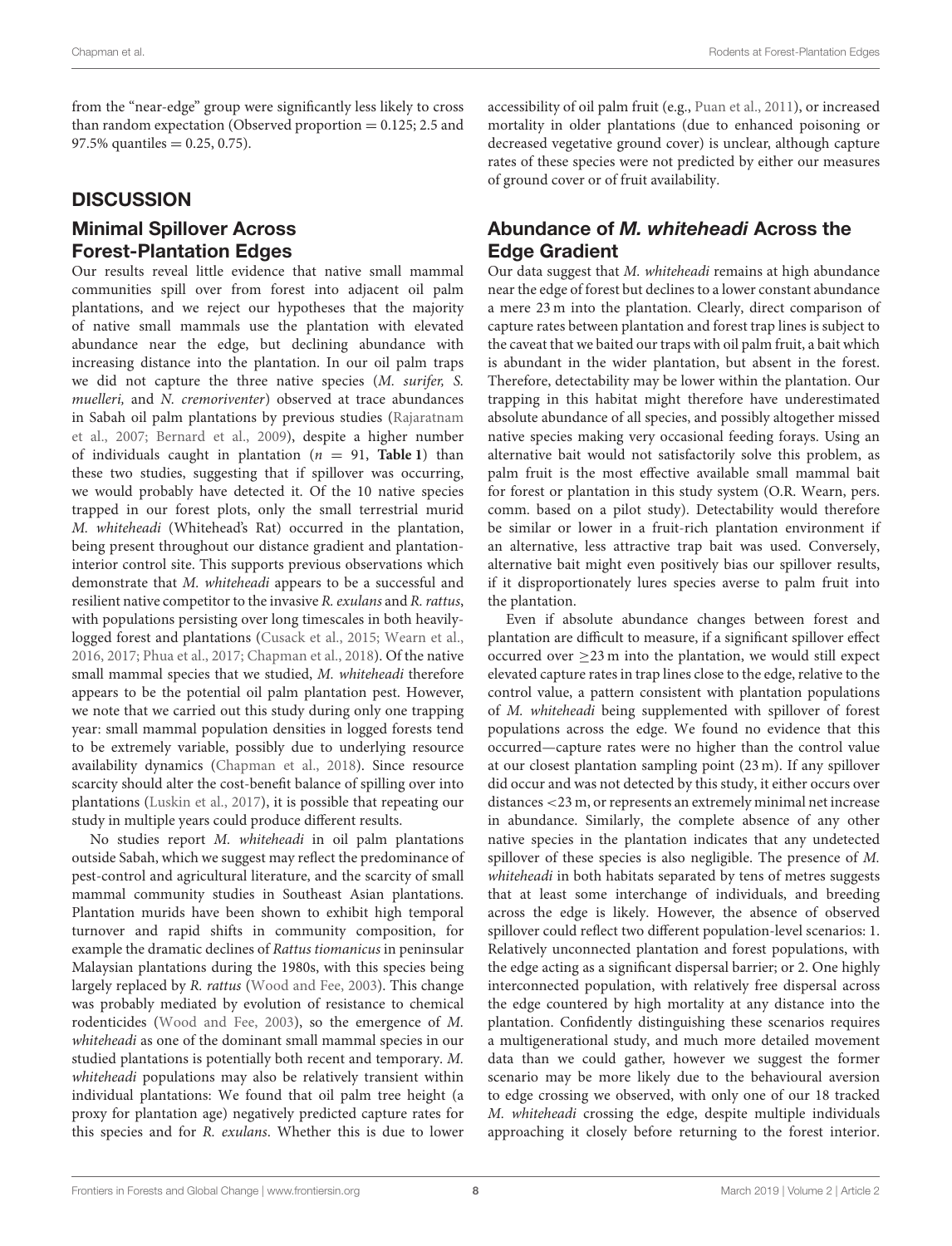The observed proportion of individuals crossing the edge was no greater than random expectation across any original capture locations, and for individuals captured ≤11.5 from the edge, crossing was significantly less likely than random expectation. We therefore demonstrated that M. whiteheadi from inside forest were not significantly attracted to nearby plantations, and are more probably actively repelled by them. Together, this suggests that movement of individuals between populations either side of the forest-plantation edge is relatively rare, and might be limited to occasional, relatively permanent movements (such as postnatal dispersal of juveniles joining the breeding population across the edge), rather than daily foraging movements across the edge, or maintenance of territories covering the edge and including both habitats.

#### Invasive Small Mammals Across the Gradient

Although we focussed on the distribution and movement of native small mammal species at the forest-plantation edge, we also found no evidence that forest harbours elevated abundance of the invasive R. exulans and R. rattus. Both species were present across all our forest trap lines, which supports previous evidence that they can competitively invade logged forest [\(Cusack et al., 2015;](#page-10-33) [Loveridge et al., 2016;](#page-10-22) Wearn et al., [2016,](#page-11-29) [2017\)](#page-11-21). However, capture rates of neither species differed from the plantation control site at any distance. If our use of oil palm baits did cause a bias by reducing relative detectability within the oil palm plantation, true abundances of these species may actually be lower in forest than in the adjacent plantation, and it is possible that these species' persistence in forest adjacent to plantations may depend on spillover from plantations to forest, i.e., the opposite direction to that which we investigated. In general, survival and persistence of invasive murids in selectively-logged Southeast Asian forests is poorly-known, and this is a valuable area for further work.

#### Conservation Implications

Our results have important implications for reconciling palm oil agriculture and conservation. First, we showed that under current plantation management strategies (such as existing rodenticide regimes and cleared edge strips), the forestplantation edge represents a largely sufficient barrier to ensure minimal spillover of native small mammals from forest into adjacent plantations. It is therefore unlikely that native small mammals from forest remnants increase damage to crop yields in this agroecosystem close to edges We therefore argue, that this component of forest biodiversity does not provide a valid justification for opposing the conservation of native forest remnants in oil palm landscapes, or for actively removing them. However, terrestrial small mammals only comprise one taxonomic group likely to damage oil palm yields, and further research on other potential pest taxa may reveal much more pronounced spillover. For example, on several occasions during our fieldwork we observed the canopydwelling Plantain Squirrel (Calliosciurus notatus) crossing the edge in places where oil palm trees and adjacent forest vegetation was directly connected, either with interlocking branches or by climbing vines. This squirrel species was not trapped during this study, but has been observed to eat oil palm fruit (Centre for Agriculture and Bioscience International (CABI), [2017\)](#page-10-34), and so an analogous study at canopy level may reveal spillover of this species. Other potential mammalian pests include larger, more dispersive species such as deer, Asian Elephants (Elephas maximus), and Bearded Pigs (Sus barbatus). The latter species left visible trails crossing the edge at several of our sites and are known to persist inside plantations [\(Yue et al., 2015;](#page-11-1) [Wearn et al., 2017;](#page-11-21) [Love et al., 2018\)](#page-10-35).

Second, although we did not directly examine mortality and population turnover, our results provide little support for the idea that plantations act as a sink habitat for the native small mammal community by attracting individuals out into a highmortality environment. Rather, most forest species appear to be strongly impeded from entering the plantation. The pattern of our captures on the forest side of the edge, with several species not caught within 23 m of the edge, is more consistent with an edge effect in the opposite direction, although our study was not designed to test for this. We are not aware of any study that explicitly investigates edge effects of oil palm plantations on small mammals in tropical forests, although a camera trapping study of larger mammals [\(Yue et al., 2015\)](#page-11-1) found no evidence for any effect. Nevertheless, edge effects in small mammals have been observed within other forest-agricultural systems (e.g., [Stevens and Husband, 1998;](#page-11-30) [Pardini, 2004\)](#page-11-31), so this is worthy of further investigation. Such edge effects are probably species-specific, and the species we caught are not necessarily those with known high tolerance to deforestation. For example, we captured the specialist squirrels Sundasciurus hippurus and Lariscus hosei, both of which are highly forest dependent and thought to be threatened by habitat degradation and loss [\(Meijaard and Sheil, 2008\)](#page-10-36). Neither the immediate proximity of an established oil palm plantation, nor the heavy logging at our sample sites, has led to the extirpation of these species from the area.

Overall, however, the apparent aversion of many species to edges, and the resulting low permeability of the oil palm matrix to native small mammals suggests that forest remnants embedded in plantations are likely to host small, reproductively isolated populations of native small mammals, rather than a thriving metapopulation. The harsh environment provided by our studied edges, with a wide strip of bare earth separating forest and plantation ground vegetation cover, and potentially toxic herbicide residues, seems sufficient to confine most forest small mammals within remaining fragments. Over many generations, these communities may simplify and become dominated by the invasive Rattus species, as observed with fragmentation studies on anthropogenic lake islands (e.g., [Lynam and Billick, 1999;](#page-10-37) [Gibson et al., 2013\)](#page-10-38). This low landscape permeability may also negatively impact the ability of small mammal species to respond to future environmental change. Our results therefore suggest that maximising connectivity between forest patches may be crucial to maintaining resilience of small mammal communities in fragmented landscapes.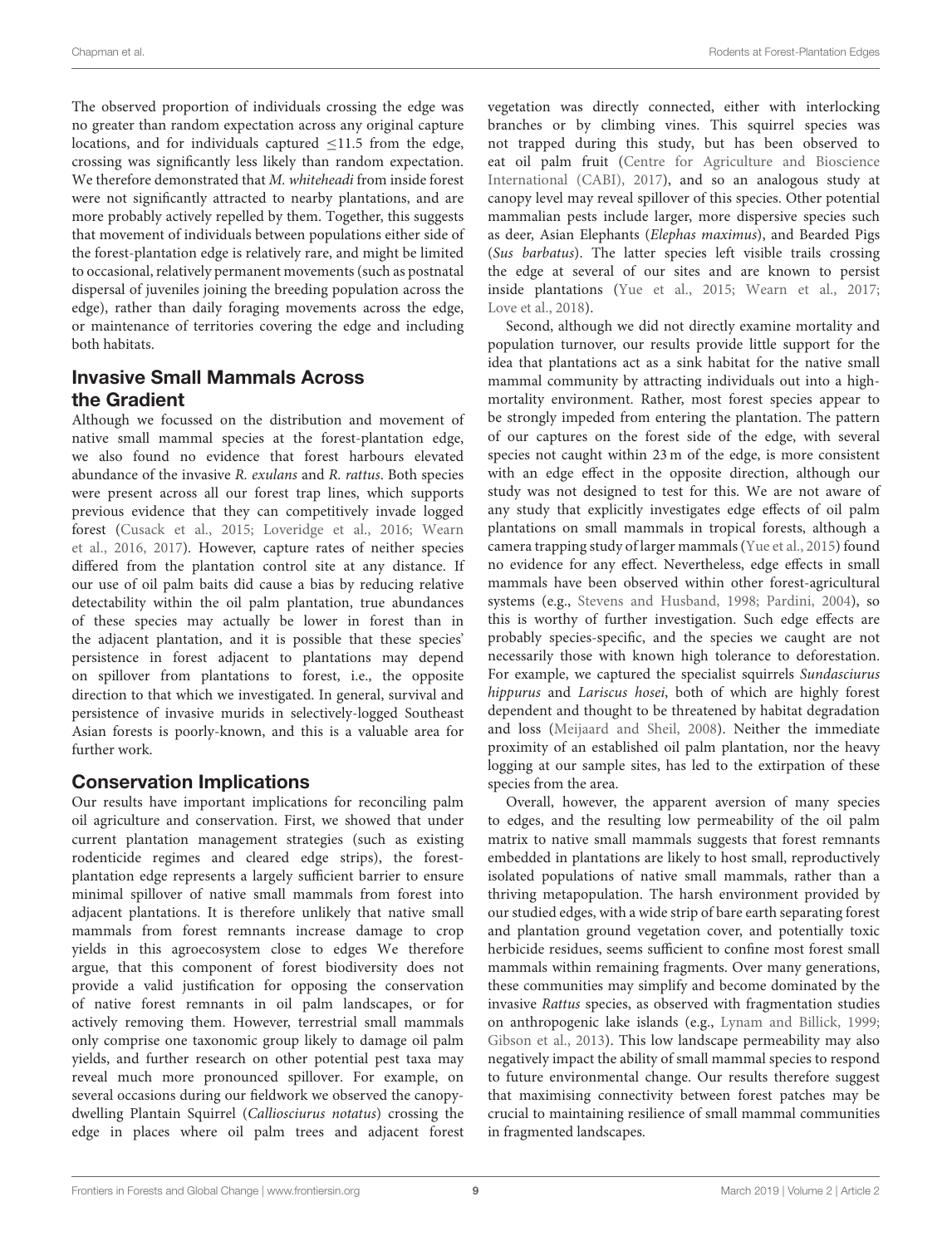The persistence in plantations of one native species (M. whiteheadi) represents a modest piece of positive news for conservation, and indicates that despite its Vulnerable IUCN classification [\(IUCN, 2018\)](#page-10-39), M. whiteheadi is unlikely to be at significant risk from anthropogenic habitat change. Nonetheless, M. whiteheadi represents just one out of the 21 terrestrial forest small mammal species in adjacent logged forests [\(Wearn et al.,](#page-11-21) [2017\)](#page-11-21), so this result does little to alter the overall poor value of plantations for small mammal diversity [\(Bernard et al., 2009;](#page-10-20) [Wearn et al., 2016,](#page-11-29) [2017\)](#page-11-21). With a home range radius of  $\approx$ 52 m [\(Nakagawa et al., 2007\)](#page-10-40), and considering the aversion of this species to edge crossing, populations persisting in our control site >1.5 km into a plantation are probably self-sustaining rather than relying on regular dispersal from a forest-plantation edge. Nevertheless, it is possible that distribution of M. whiteheadi in plantations is correlated to forest cover at a regional scale: this may be true if breeding success is marginal, and persistence still requires occasional long-distance gene flow from forests. We also do not know whether M. whiteheadi exploits a novel foraging niche in plantations (and potentially causes novel forms of yield damage), or simply displaces the invasive Rattus species. Our expectation is that because M. whiteheadi is largely terrestrial [\(Wells et al., 2004\)](#page-11-32) and appears to be a dietary generalist (Wells et al., [2009\)](#page-11-33), the latter may be more likely.

# Management Recommendations and Conclusions

Our results suggest that under current plantation management routines, there is little ground for conflict between managing oil palm plantations to maintain high yield and conserving adjacent forest areas, as native terrestrial small mammal populations from forests do not spill over forest-plantation edges. Indeed, the "sharp" edges along which we sampled form a sufficiently strong barrier to dispersal to effectively separate small mammal populations from forest and plantations living only tens of metres apart. However, "softer" edges, where vines or other ground vegetation increase connectivity between plantation and forest may enhance small mammal movement across edges, while spillover of other potential pest taxa may prove harder to control. As a precaution, we recommend managers avoid canopy connectivity between forest and plantation by several metres to deter squirrels and other canopy frugivores from crossing the edge. Spillover of larger frugivores such as Bearded Pigs (S. barbatus) may only be controllable by electrified boundary fences of a more substantial design than those used in our sampling areas. However, restricting the movement of these species between fragments, and through the landscape more generally, is likely to significantly impede their persistence by reducing gene flow and restricting access to key foraging areas in forest. We do not therefore recommend the widespread adoption of such fences. In general, the best approach may be to focus on maintaining and restoring connectivity between forest fragments in oil palm landscapes. Creating fewer, larger, more compact, and more interconnected forest areas should help to maximise viability of small and large mammal populations, and reduce the length of edges relative to forest area, limiting negative edge effects on both sides of the edge. In general, our results add to the consensus on the low value of oil palm plantations for biodiversity, and we emphasise that avoiding further expansion of oil palm agriculture at the expense of forest is the optimal approach for conserving mammals and other biodiversity in Southeast Asia and more generally. Nevertheless, real-world conflicts between intensive agriculture and tropical forest conservation are likely to continue occurring in the future, and we believe our results are an important information source for conservation planners and oil palm managers alike, forming a first step towards resolving such future conflicts.

# DATA AVAILABILITY

The raw datasets for the two sections of this study are available on Zenodo, see [https://doi.org/10.5281/zenodo.2579791.](https://doi.org/10.5281/zenodo.2579791)

# AUTHOR CONTRIBUTIONS

PC and RE designed the study, with conceptual input from JR, CC, CD, and HB. HB provided in-country logistical support. PC and CD collected all field data. RL provided the turning angle and step length data for the null modeling. PC conducted all analyses and wrote the manuscript, with contributions from RE, JR, CC, CD, RL, and HB.

# FUNDING

This work was funded by the UK Natural Environment Research Council as part of a Ph.D. studentship paid to PC via the Science and Solutions for a Changing Planet Doctoral Training Partnership based at Imperial College London. It was also supported by the Sime Darby Foundation via general support of the SAFE project.

# ACKNOWLEDGMENTS

The authors thank the Sabah Biodiversity Council, Maliau Basin Management Committee, Sabah Forestry Department, and Benta Wawasan Sdn Bhd for research permissions and field access. We also thank Ryan Gray, Suipeng Heon, and the staff of the Stability of Altered Forest Ecosystems Project for logistical support.

# SUPPLEMENTARY MATERIAL

<span id="page-9-0"></span>The Supplementary Material for this article can be found [online at: https://www.frontiersin.org/articles/10.3389/ffgc.2019.](https://www.frontiersin.org/articles/10.3389/ffgc.2019.00002/full#supplementary-material) 00002/full#supplementary-material

Figure S1 | Accumulation curves for (A) species, and (B) individuals, captured during the first section of this study (i.e., excluding individuals captured in the forest trap lines for spool-and-line-tracking). Black lines: forest traps (12 of 48 traps deployed, see [Figure 1](#page-4-0)). Grey lines: oil palm plantation traps (36 of 48 traps deployed). The last three nights where no points are plotted for forest traps refer to the plantation control site: for further details of the trapping design, see the main text.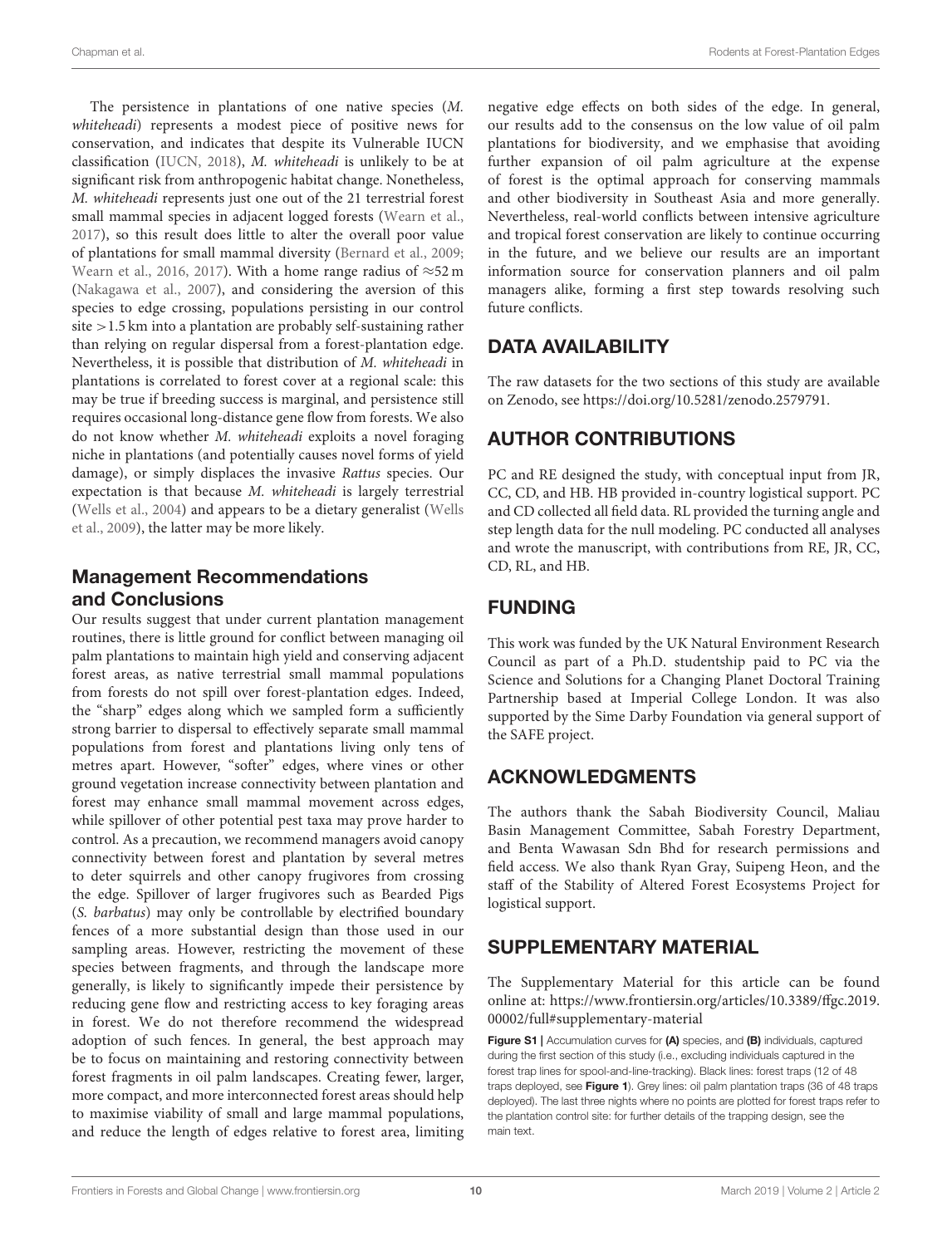### **REFERENCES**

- <span id="page-10-32"></span>Almeida, P. J. A. L., Vieira, M. V., Prevedello, J. A., Kajin, M., Forero-Medina, G., and Cerqueira, R. (2015). What if it gets crowded? Density-dependent tortuosity in individual movements of a Neotropical mammal. Austr. Ecol. 40, 758–764 doi: [10.1111/aec.12250](https://doi.org/10.1111/aec.12250)
- <span id="page-10-10"></span>Amici, A., Serrani, F., Rossi, C. M., and Primi, R. (2012). Increase in crop damage caused by wild boar (Sus scrofa L.): the "refuge effect". Agron. Sustain. Dev. 32, 683–692. doi: [10.1007/s13593-011-0057-6](https://doi.org/10.1007/s13593-011-0057-6)
- <span id="page-10-18"></span>Andru, J., Cosson, J. F., Caliman, J. P., and Benoit, E. (2013). Coumatetralyl resistance of Rattus tanezumi infesting oil palm plantations in Indonesia. Ecotoxicology 22, 377–386 doi: [10.1007/s10646-012-1032-y](https://doi.org/10.1007/s10646-012-1032-y)
- <span id="page-10-31"></span>Bates, D., Mächler, M., Bolker, B., and Walker, S. (2015). Fitting linear mixedeffects models using lme4. J. Stat. Softw. 67, 1–48. doi: [10.18637/jss.v067.i01](https://doi.org/10.18637/jss.v067.i01)
- <span id="page-10-23"></span>Bernard, H. (2004). Effects of selective logging on the microhabitat-use patterns of non- volant small mammals in a Bornean tropical lowland mixed-dipterocarp forest. Nat. Hum. Activities 8, 1–11
- <span id="page-10-20"></span>Bernard, H., Fjeldså, J., and Mohamed, M., (2009). A case study on the effects of disturbance and conversion of tropical lowland rain forest on the non-volant small mammals in north Borneo: management implications. Mamm. Study 34, 85–96. doi: [10.3106/041.034.0204](https://doi.org/10.3106/041.034.0204)
- <span id="page-10-5"></span>Blitzer, E. J., Dormann, C. F., Holzschuh, A., Klein, A. M., Rand, T. A., and Tscharntke, T. (2012). Spillover of functionally important organisms between managed and natural habitats. Agric. Ecosyst. Environ. 146, 34–43. doi: [10.1016/j.agee.2011.09.005](https://doi.org/10.1016/j.agee.2011.09.005)
- <span id="page-10-7"></span>Bradshaw, C. J., Sodhi, N. S., and Brook, B. W. (2009). Tropical turmoil: a biodiversity tragedy in progress. Front. Ecol. Environ. 7, 79–87. doi: [10.1890/070193](https://doi.org/10.1890/070193)
- <span id="page-10-29"></span>Brand, L. A., and George, T. L. (2001). Response of passerine birds to forest [edge in coast redwood forest fragments.](https://doi.org/10.1642/0004-8038(2001)118[0678:ROPBTF]2.0.CO;2) Auk 118, 678–686 doi: 10.1642/0004- 8038(2001)118[0678:ROPBTF]2.0.CO;2
- <span id="page-10-19"></span>Buckle, A. P., Chia, T. H., Fenn, M. G. P., and Visvalingam, M. (1997). Ranging behaviour and habitat utilisation of the Malayan wood rat (Rattus tiomanicus) in an oil palm plantation in Johore, Malaysia. Crop Protect. 16, 467–473. doi: [10.1016/S0261-2194\(97\)00010-0](https://doi.org/10.1016/S0261-2194(97)00010-0)
- <span id="page-10-34"></span>Centre for Agriculture and Bioscience International (CABI) (2017). Plantwise Online Crop Health Knowledge Bank. Available online at: [https://www.](https://www.plantwise.org/) [plantwise.org/](https://www.plantwise.org/) (Accessed November 12, 2017).
- <span id="page-10-21"></span>Chapman, P. M., Wearn, O. R., Riutta, T., Carbone, C., Rowcliffe, J. M., Bernard, H., et al. (2018). Inter-annual dynamics and persistence of small mammal communities in a selectively logged tropical forest in Borneo. Biodivers. Conserv. 27, 3155–3169. doi: [10.1007/s10531-018-1594-y](https://doi.org/10.1007/s10531-018-1594-y)
- <span id="page-10-28"></span>Chen, J., Franklin, J. F., and Spies, T. A. (1992). Vegetation responses to edge environments in old-growth Douglas-fir forests. Ecol. Appl. 2, 387–396. doi: [10.2307/1941873](https://doi.org/10.2307/1941873)
- <span id="page-10-33"></span>Cusack, J. J., Wearn, O. R., Bernard, H., and Ewers, R. M. (2015). Influence of microhabitat structure and disturbance on detection of native and non-native murids in logged and unlogged forests of northern Borneo. J. Trop. Ecol. 31, 25–35. doi: [10.1017/S0266467414000558](https://doi.org/10.1017/S0266467414000558)
- <span id="page-10-6"></span>Edwards, F. A., Edwards, D. P., Sloan, S., and Hamer, K. C. (2014). Sustainable management in crop monocultures: the impact of retaining forest on oil palm yield. PLoS ONE 9:e91695. doi: [10.1371/journal.pone.0091695](https://doi.org/10.1371/journal.pone.0091695)
- <span id="page-10-25"></span>Ewers, R. M., Didham, R. K., Fahrig, L., Ferraz, G., Hector, A., Holt, R. D., et al. (2011). A large-scale forest fragmentation experiment: the stability of altered forest ecosystems project. Philos. Trans. R. Soc. B Biol. Sci. 366, 3292–3302. doi: [10.1098/rstb.2011.0049](https://doi.org/10.1098/rstb.2011.0049)
- <span id="page-10-1"></span>Fitzherbert, E. B., Struebig, M. J., Morel, A., Danielsen, F., Bruhl, C. A., Donald, P. F., et al. (2008). How will oil palm expansion affect biodiversity? Trends Ecol. Evol. 23, 538–545. doi: [10.1016/j.tree.2008.06.012](https://doi.org/10.1016/j.tree.2008.06.012)
- <span id="page-10-14"></span>Forbes, G. J., and Theberge, J. B. (1996). Cross-boundary management of Algonquin Park wolves. Conserv. Biol. 10, 1091–1097. doi: [10.1046/j.1523-1739.1996.10041091.x](https://doi.org/10.1046/j.1523-1739.1996.10041091.x)
- <span id="page-10-0"></span>Gibson, L., Lee, T. M., Koh, L. P., Brook, B. W., Gardner, T. A., Barlow, J., et al. (2011). Primary forests are irreplaceable for sustaining tropical biodiversity. Nature 478, 378–381. doi: [10.1038/nature10425](https://doi.org/10.1038/nature10425)
- <span id="page-10-38"></span>Gibson, L., Lynam, A. J., Bradshaw, C. J., He, F., Bickford, D. P., Woodruff, D. S., et al. (2013). Near-complete extinction of native small mammal

fauna 25 Years after forest fragmentation. Science 341, 1508–1510. doi: [10.1126/science.1240495](https://doi.org/10.1126/science.1240495)

- <span id="page-10-17"></span>Hafidzi, M. N., and Saayon, M. K. (2001). Status of rat infestation and recent control strategies in oil palm plantations in Peninsular Malaysia. Pertanika J. Trop. Agric. Sci. 24, 109–114
- <span id="page-10-11"></span>Hill, C. M. (1997). Crop-raiding by wild vertebrates: the farmer's perspective in an agricultural community in western Uganda. Int. J. Pest Manage. 43, 77–84. doi: [10.1080/096708797229022](https://doi.org/10.1080/096708797229022)
- <span id="page-10-12"></span>Hill, C. M. (2000). Conflict of interest between people and baboons: crop raiding in Uganda. Int. J. Primatol. 21, 299–315. doi: [10.1023/A:1005481605637](https://doi.org/10.1023/A:1005481605637)
- <span id="page-10-30"></span>Hylander, K. (2005). Aspect modifies the magnitude of edge effects on bryophyte growth in boreal forests. J. Appl. Ecol. 42, 518–525. doi: [10.1111/j.1365-2664.2005.01033.x](https://doi.org/10.1111/j.1365-2664.2005.01033.x)
- <span id="page-10-39"></span>IUCN (2018). The IUCN Red List of Threatened Species. Version 2018-1. Available online at: [www.iucnredlist.org.](www.iucnredlist.org) Downloaded on 13 August 2018.
- <span id="page-10-26"></span>Kenwood, R. (2000). A Manual for Wildlife Radio Tagging, 2nd Edn. New York, NY: Academic Press.
- <span id="page-10-2"></span>Koh, L. P. (2008). Birds defend oil palms from herbivorous insects. Ecol. Appl. 18, 821–825 doi: [10.1890/07-1650.1](https://doi.org/10.1890/07-1650.1)
- <span id="page-10-15"></span>Lamb, C. T., Mowat, G., McLellan, B. N., Nielsen, S. E., and Boutin, S. (2017). Forbidden fruit: human settlement and abundant fruit create an ecological trap for an apex omnivore. J. Anim. Ecol. 86, 55–65. doi: [10.1111/1365-2656.12589](https://doi.org/10.1111/1365-2656.12589)
- <span id="page-10-16"></span>Lee, C. H., and Kdmarudin, K. A. (1990). "Rodent species associated to cocoa in Peninsular Malaysia," in Proceedings Third International Conference on Plant Protection in the Tropics, 20-23 March 1990, Genting Highlands (Malaysia: Malaysian Plant Protection Society), 2–7.
- <span id="page-10-35"></span>Love, K., Kurz, D. J., Vaughan, I. P., Ke, A., Evans, L. J., and Goossens, B. (2018). Bearded pig (Sus barbatus) utilisation of a fragmented forest– oil palm landscape in Sabah, Malaysian Borneo. Wildl. Res. 44, 603–612. doi: [10.1071/WR16189](https://doi.org/10.1071/WR16189)
- <span id="page-10-22"></span>Loveridge, R., Wearn, O. R., Vieira, M., Bernard, H., and Ewers, R. M. (2016). Movement behavior of native and invasive small mammals shows logging may facilitate invasion in a tropical rain forest. Biotropica 48, 373–380. doi: [10.1111/btp.12306](https://doi.org/10.1111/btp.12306)
- <span id="page-10-3"></span>Lucey, J. L., Tawato, N., Senior, M. J. M., Vun Khen, C., Benedick, S., Hamer, K. C., et al. (2014). Tropical forest fragments contribute to species richness in adjacent oil palm plantations. Biol. Conserv. 169, 268–276. doi: [10.1016/j.biocon.2013.11.014](https://doi.org/10.1016/j.biocon.2013.11.014)
- <span id="page-10-9"></span>Luskin, M. S., Brashares, J. S., Ickes, K., Sun, I.-F., Fletcher, C., Wright, S. J., et al. (2017). Cross-boundary subsidy cascades from oil palm degrade distant tropical forests. Nat. Commun. 8:2231. doi: [10.1038/s41467-017-01920-7](https://doi.org/10.1038/s41467-017-01920-7)
- <span id="page-10-8"></span>Luskin, M. S., Christina, E. D., Kelley, L. C., and Potts, M. D. (2014). Modern hunting practices and wild meat trade in the oil palm plantationdominated landscapes of Sumatra, Indonesia. Hum. Ecol. 42, 35–45. doi: [10.1007/s10745-013-9606-8](https://doi.org/10.1007/s10745-013-9606-8)
- <span id="page-10-24"></span>Luskin, M. S., and Potts, M. D. (2011). Microclimate and habitat heterogeneity through the oil palm lifecycle. Basic Appl. Ecol. 12, 540–551. doi: [10.1016/j.baae.2011.06.004](https://doi.org/10.1016/j.baae.2011.06.004)
- <span id="page-10-37"></span>Lynam, A. J., and Billick, I. (1999). Differential responses of small mammals to fragmentation in a Thailand tropical forest. Biol. Conserv. 91, 191–200. doi: [10.1016/S0006-3207\(99\)00082-8](https://doi.org/10.1016/S0006-3207(99)00082-8)
- <span id="page-10-36"></span>Meijaard, E., and Sheil, D. (2008). The persistence and conservation of Borneo's mammals in lowland rain forests managed for timber: observations, overviews and opportunities. Ecol.Res. 23, 21–34. doi: [10.1007/s11284-007-0342-7](https://doi.org/10.1007/s11284-007-0342-7)
- <span id="page-10-27"></span>Miles, M. A., De Souza, A. A., and Povoa, M. (1981). Mammal tracking and nest location in Brazilian forest with an improved spool-and-line device. J. Zool. 195, 331–347. doi: [10.1111/j.1469-7998.1981.tb03469.x](https://doi.org/10.1111/j.1469-7998.1981.tb03469.x)
- <span id="page-10-40"></span>Nakagawa, M., Miguchi, H., Sato, K., and Nakashizuka, T. (2007). A preliminary study of two sympatric Maxomys rats in Sarawak, Malaysia: spacing patterns and population dynamics. Raffles Bull. Zool. 55, 381–387.
- <span id="page-10-13"></span>Naughton-Treves, L. (1998). Predicting patterns of crop damage by wildlife around Kibale National Park, Uganda. Conserv. Biol. 12, 156–168. doi: [10.1046/j.1523-1739.1998.96346.x](https://doi.org/10.1046/j.1523-1739.1998.96346.x)
- <span id="page-10-4"></span>Nurdiansyah, F., Denmead, L. H., Clough, Y., Wiegand, K., and Tscharntke, T. (2016). Biological control in Indonesian oil palm potentially enhanced by landscape context. Agric. Ecosyst. Environ. 232, 141–149. doi: [10.1016/j.agee.2016.08.006](https://doi.org/10.1016/j.agee.2016.08.006)